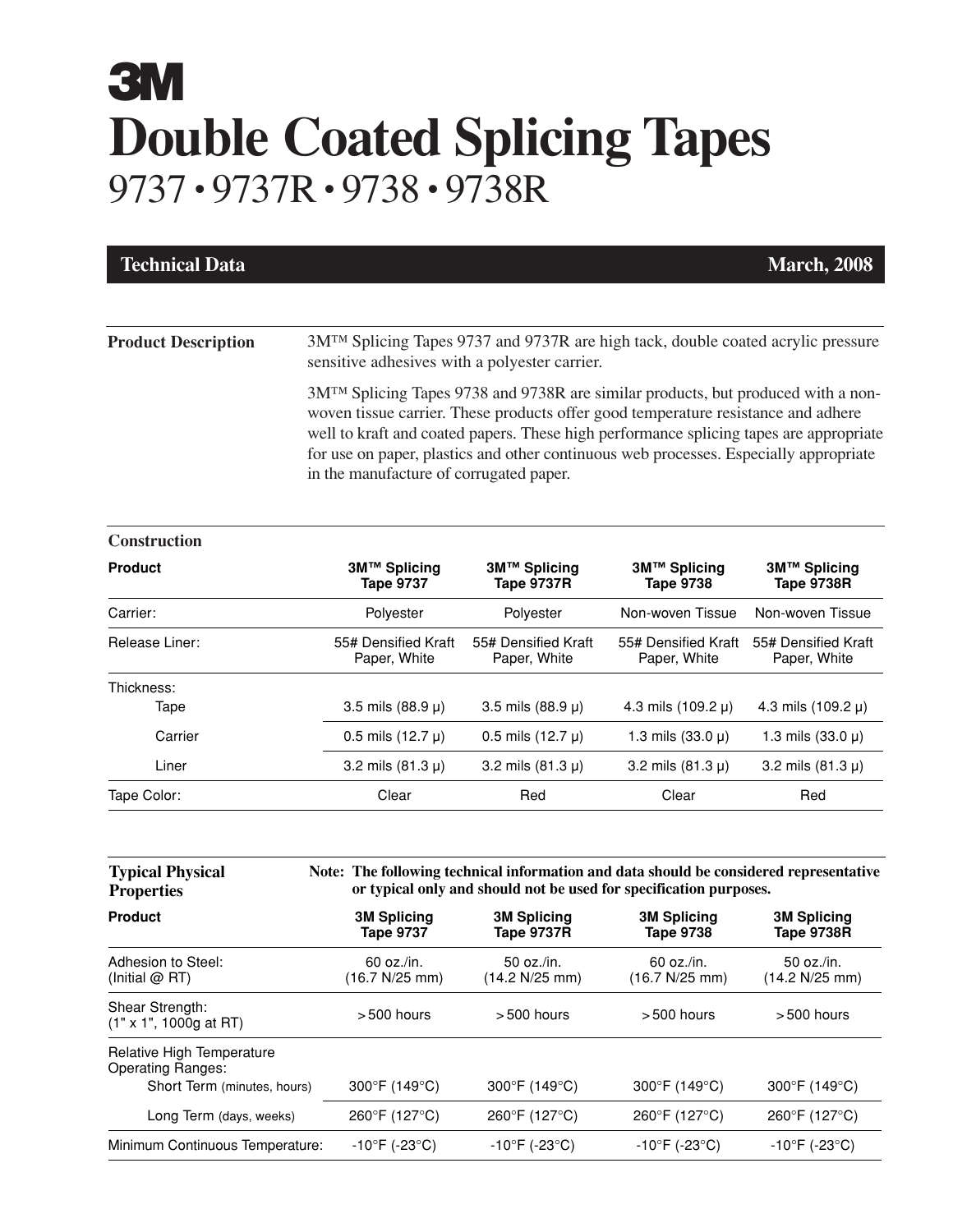## **3M™ Double Coated Splicing Tapes**

9737 • 9737R • 9738 • 9738R

| <b>Application Techniques</b>  | Bond strength is dependent upon the amount of adhesive-to-surface contact. Firm<br>application pressure helps ensure better adhesive contact and improve bond strength.                                                                                                                                                                                                         |  |  |  |
|--------------------------------|---------------------------------------------------------------------------------------------------------------------------------------------------------------------------------------------------------------------------------------------------------------------------------------------------------------------------------------------------------------------------------|--|--|--|
|                                | To obtain optimum adhesion, the bonding surfaces must be clean, dry, and uniform.<br>Some typical surface cleaning solvents are isopropyl alcohol or heptane.*                                                                                                                                                                                                                  |  |  |  |
|                                | Ideal tape application temperature range is 70 $\degree$ F to 100 $\degree$ F (21 $\degree$ C to 38 $\degree$ C). Initial<br>tape application to surfaces at temperatures below $50^{\circ}F(10^{\circ}C)$ is not recommended<br>because the adhesive becomes too firm to adhere readily. However, once properly<br>applied, low temperature holding is generally satisfactory. |  |  |  |
|                                | *Note: When using solvents, extinguish all ignition sources, including pilot lights,<br>and follow the manufacturer's precautions and directions for use.                                                                                                                                                                                                                       |  |  |  |
| <b>Features &amp; Benefits</b> | • Versatile splicing tape product meets a wide variety of application requirements.                                                                                                                                                                                                                                                                                             |  |  |  |
|                                | • Excellent peel, tack and shear.<br>• Adheres well to Kraft and coated papers.                                                                                                                                                                                                                                                                                                 |  |  |  |
|                                |                                                                                                                                                                                                                                                                                                                                                                                 |  |  |  |
|                                | • Good temperature resistance.                                                                                                                                                                                                                                                                                                                                                  |  |  |  |
|                                | • Excellent performance at high and low temperatures.                                                                                                                                                                                                                                                                                                                           |  |  |  |
| <b>Application Equipment</b>   | For additional dispenser information, contact your local 3M sales representative, or<br>the toll free 3M sales assistance number at 1-800-362-3550.                                                                                                                                                                                                                             |  |  |  |
| <b>Available Sizes</b>         | Please contact your 3M sales representative or contact 3M customer service at<br>1-800-362-3550 for details on available sizes.                                                                                                                                                                                                                                                 |  |  |  |
| <b>Storage</b>                 | Store in original cartons at $70^{\circ}F(21^{\circ}C)$ and $50\%$ relative humidity.                                                                                                                                                                                                                                                                                           |  |  |  |
| <b>Shelf Life</b>              | If stored under proper conditions, product retains its performance and properties for<br>one year from date of manufacture.                                                                                                                                                                                                                                                     |  |  |  |